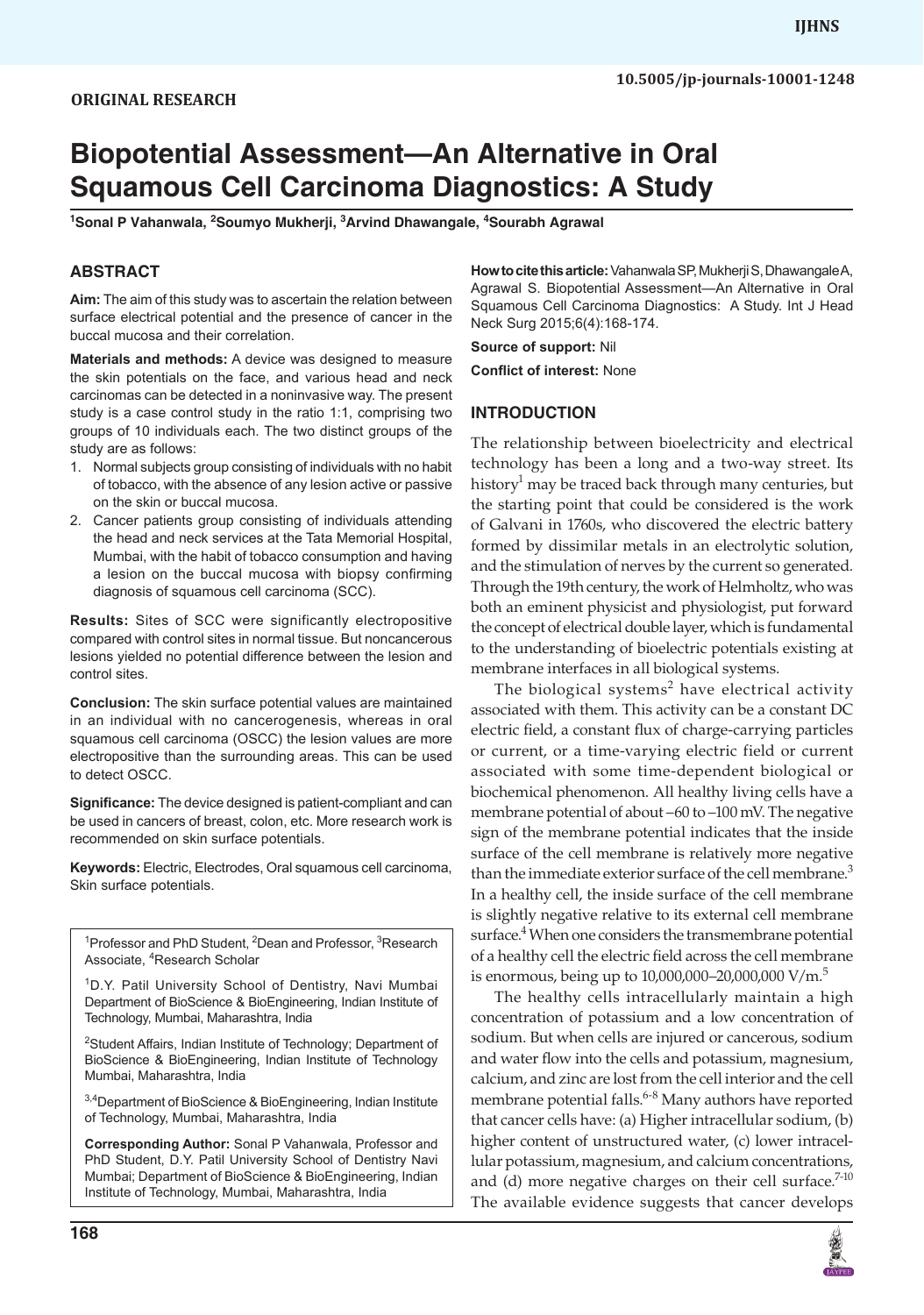within a background of dysregulated proliferation encompassing a field. Hence, preliminary studies which use invasive needle electrode indicate that the region of electrical depolarization extends to the skin surface in quadrants of the breast which harbors malignancy, Davies.<sup>11</sup>

The cancer cells have lower transmembrane potentials than normal cells and altered membrane permeability. These cell membrane changes interfere with the flow of oxygen and nutrients into the cells and impair aerobic metabolism causing cancer cells to rely more on anaerobic metabolism for energy production. Anaerobic metabolism, excessive sodium concentrations, low transmembrane potential, and pH alterations in turn create intracellular conditions more conducive to cellular mitosis.

# **ELECTRICAL DETECTION OF NEAR SURFACE CARCINOMA**

Experimental results have shown that during oncogenesis there are changes in the ionic composition of the cell. There are changes in the cell membrane composition as well. During oncogenesis the intracellular Na+ concentration increases and K+ concentration decreases, and the permeability for Na+ ions also increases. The extracellular fluid would then reflect as changes in the electrical potential of the cell. These changes in the potential could affect the surrounding electric field and can be measured on the surface if these changes are close to the skin surface.

In case of breast cancer, majority of tumors are superficial and palpable. In such cases skin surface potential measurements can have diagnostic value, especially in reducing unnecessary diagnostic tests with inconclusive findings. Proliferative changes in the breast epithelium are an intrinsic aspect in the development of breast cancer and results in regions of epithelial electrical

depolarization within the breast parenchyma, which extend to the skin surface. Diagnostic information can be obtained from noninvasive and nonimaging test based on skin surface electropotentials.

## **REVIEW OF LITERATURE**

As seen in Table 1, the concept budded in the 1990s and various studies were attempted. It may be concluded that this technique will be useful for the near surface carcinoma. Notable among these is HFN cancers – particularly squamous cell carcinoma (SCC). In India the prevalence of SCC is relatively high due to tobacco usage—both as cigarettes and analogues as well as chewing tobacco. As per the recent Global Tobacco Survey (GATS) India Report (2010), the current use of smokeless tobacco among adult males in India is as high as 32.9% and among females it is 18.4%. Overall 26 of the adult population consume smokeless types of tobacco. Owing to the widespread nature of the disease, an inexpensive modality for detection and amount of intervention will be particularly useful. This study set out to explain the electrical potential measurements as an inexpensive and noninvasive alternate method to traditional methods.

Most of the clinical research has been focused on evaluating the effectiveness of the test for the differential diagnosis of localized suspicious cancerous lesions. The next step would be for further development and clinical assessment of the technology as a new modality for cancer screening. For this application, additional sensors would be utilized to allow measurement of electropotentials independent of lesion location and for asymptomatic individuals. The objective would be identification of high-risk patients by detecting abnormal levels of relative depolarization, as reflected by higher electropotential differentials. These patients could then be referred for imaging or other tests. Initial pilot studies

| Table 1: Early researchers of skin surface potentials in cancer |  |  |  |  |
|-----------------------------------------------------------------|--|--|--|--|
|-----------------------------------------------------------------|--|--|--|--|

| Study                                                                                                                                                                                                                                          | Author                               | <b>Notes</b>                                                                                                                                                                                                                                                                                                                                                                                                                                           |
|------------------------------------------------------------------------------------------------------------------------------------------------------------------------------------------------------------------------------------------------|--------------------------------------|--------------------------------------------------------------------------------------------------------------------------------------------------------------------------------------------------------------------------------------------------------------------------------------------------------------------------------------------------------------------------------------------------------------------------------------------------------|
| Measurements of cell membrane potential in<br>breast tissue and in breast epithelial cells to<br>explore the relation between cell membrane<br>potentials, oncogenesis and electrical potentials<br>previously measured on the breast surface. | Marino et al<br>1994 <sup>12</sup>   | The potentials were in the range of $-16.2 \pm 2.8$ mV for benign<br>cases. And -13.3 ± 2.2 mV for malignant breast lesions.                                                                                                                                                                                                                                                                                                                           |
| A multi-centric study was carried out in 661<br>women to see whether measurement of the<br>breast electrical activity with surface sensors<br>could distinguish benign and malignant breast<br>disease [Biofield test]                         | Cuzik et al<br>$1998^{13}$           | They found a highly significant trend of progressive electrical<br>changes according to the characteristics of biopsied tissue.<br>Discriminatory information was obtained in both pre-menopausal<br>and post-menopausal women. The test procedure was similar to<br>an ECG where in non-invasive sensors were used to measure the<br>skin surface potentials. The results revealed specificity of 55% and<br>sensitivity at 90% for palpable lesions. |
| A biofield diagnostic test was done on 182<br>women scheduled either for mammography or<br>ultrasound or both                                                                                                                                  | Subbhuraam<br>VS. 2012 <sup>14</sup> | This test demonstrated high values of sensitivity 96.23, specificity<br>93.80% and accuracy 94.51%. The clinical study results showed<br>that this modality can help physicians to differentiate benign and<br>malignant breast lesions.                                                                                                                                                                                                               |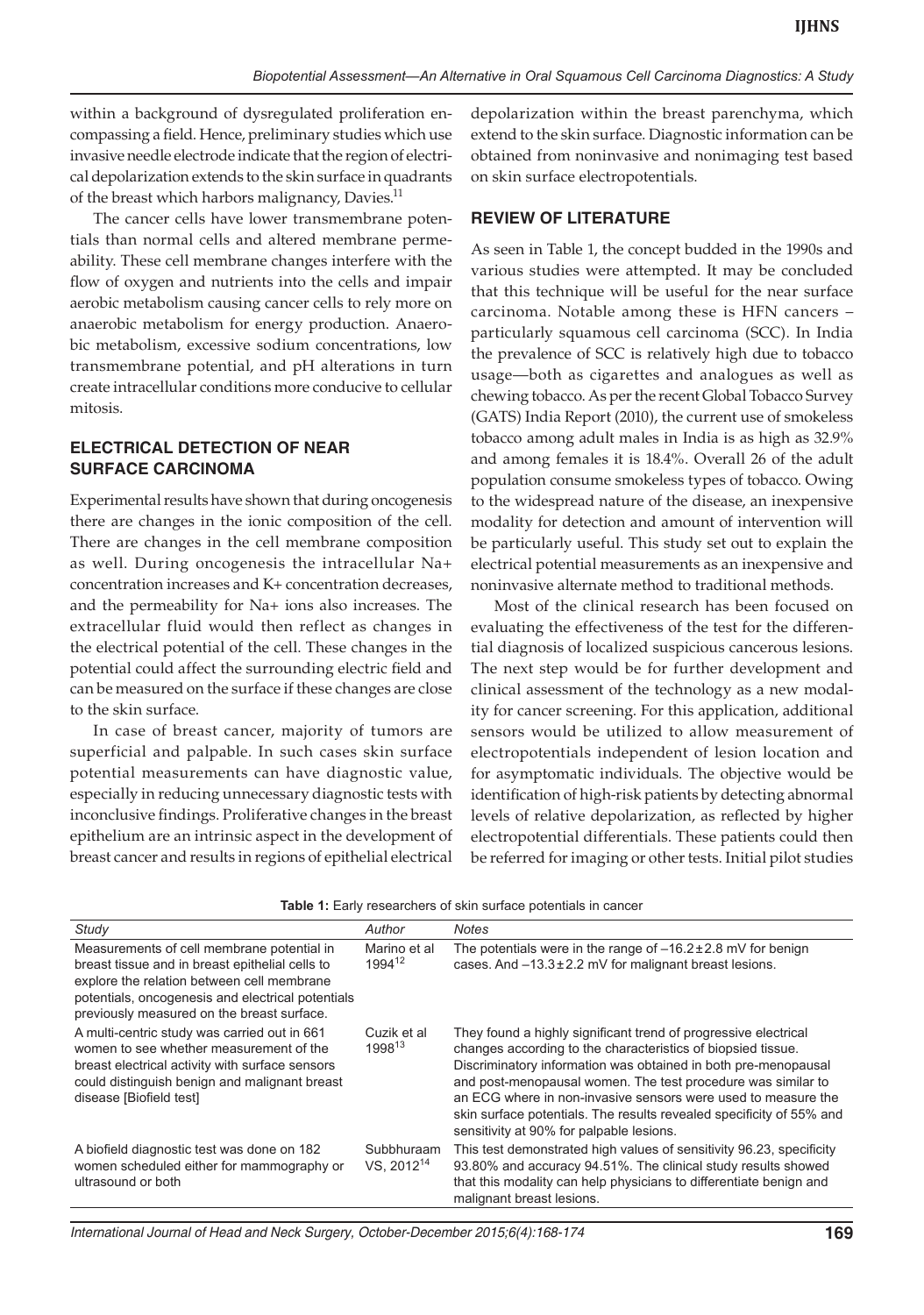using a nondirected or screening-type array indicate that cancers produce higher differentials than benign lesions or normal tissue.

Another application of this technology would be for the diagnosis of recurrent cancer. In the irradiated breast, e.g., mammography has been shown to have a sensitivity of only 64% for recurrent carcinoma in patients who previously had undergone conservative surgery. The Biofield diagnostic array<sup>12</sup> could be utilized for these cases because the region of suspicion, i.e., the site of the previous cancer, is identifiable. Pilot studies are currently under way in Europe to determine the potential effectiveness of the Biofield test for this application. Monitoring the effectiveness of therapy may be another potentially useful application of the technology.

Currently, it is difficult to assess the effectiveness of therapy prior to mortality reduction endpoints in randomized trials. An alternative approach might be to evaluate tissue proliferation before, during, and after cycles of therapy. There is evidence $11$  to support the use of the skin surface potential measurements for the assessment of tissue proliferation. The evidence comes from the multicenter trials, in which it was found that proliferative and atypical benign lesions produced greater electropotential differentials than nonproliferative benign lesions.

The key aspect of this technology is its ability to sample electrical potentials concurrently from an array of many sensors placed on the skin. This allows multiple comparisons between sensor sites for the detection of abnormal proliferation, which reveal regions or pockets of relative depolarization on the surface of the skin, analogous to pockets of low- and high-pressure systems seen on weather maps. The technology in its present form confers a number of inherent advantages. These include:

- The test is completely noninvasive and there is no pain associated with the procedure.
- There is no exposure to ionizing radiation or other energy.
- The test is simple to implement and can be performed by a technician.
- Conducting the test takes about 15 minutes and the result is available immediately.
- The test can be repeated as often as needed.
- The test result is objective and does not require an expert for interpretation.
- The test is cost-effective, hence can be widely used.
- Since the test is noninvasive, simple to use, and is cost-effective, it could be eventually integrated into various health care settings where primary or

basic evaluation occurs and may provide adjunctive information for assisting in the resolution of screen detected abnormalities or suspicious palpable lesions.

Hence, a study to compare the skin surface potentials in normals and patients suffering from oral squamous cell carcinoma (OSCC) was undertaken.

## **MATERIALS AND METHODS**

The block diagram shown in Figure 1 provided reading in each channel to measure the skin surface potentials with reference point and shows the data using alphanumeric display.

The above-mentioned surface potential measurement circuit was made using MSP430F1611 with all necessary peripherals, analog circuit, and power management unit. The block diagram shows different parts of the board with specific tasks. The modules are described as follows:

- • *Processing unit:* The printed circuit board (PCB) was built around MSP430F1611 microcontroller, typically designed for acquiring data from external peripheral devices. The analog data was converted into digital value by using analog to digital converter (ADC) and after processing, the data was displayed on a  $20\times4$ alphanumeric LCD panel. The inbuilt digital port and digital to analog converter (DAC) control the analog signal for processing by using a level shifter to keep the ADC input value positive. (Successive approximation register type of ADC can convert only positive analog input voltage.)
- • *Multiplexer unit:* The circuit consisted of four 4:1 multiplexers that receive analog signal from the electrodes and feed to the analog section according to the channel selection provided by the controller. The multiplexing is achieved by using two integrated circuits (ICs) 74HC4052 (dual 4:1 multiplexers).
- Analog unit: The circuit was designed to receive $\pm 60$ mV at input side, which converts to the value of 0–2.5 V and fed to the ADC of the microcontroller. The analog consisted of three parts built using IC OP07.
- Amplifier section: This section was a noninverting amplifier with a gain of 3, and the amplifier takes input from the multiplexer and feeds it to the filter.
	- *Filter section:* This section was second-order Chebyshev low pass filters with a cutoff frequency of 1.6 Hz. These filters only pass voltages near to DC and block all unwanted signals (like electrocardiogram, electromyography, respiration interference, power line noise). Then these voltages are fed to the controller through level shifter.
	- *Level shifter section:* Since the controller ADC would not be able to handle any negative voltage, so to

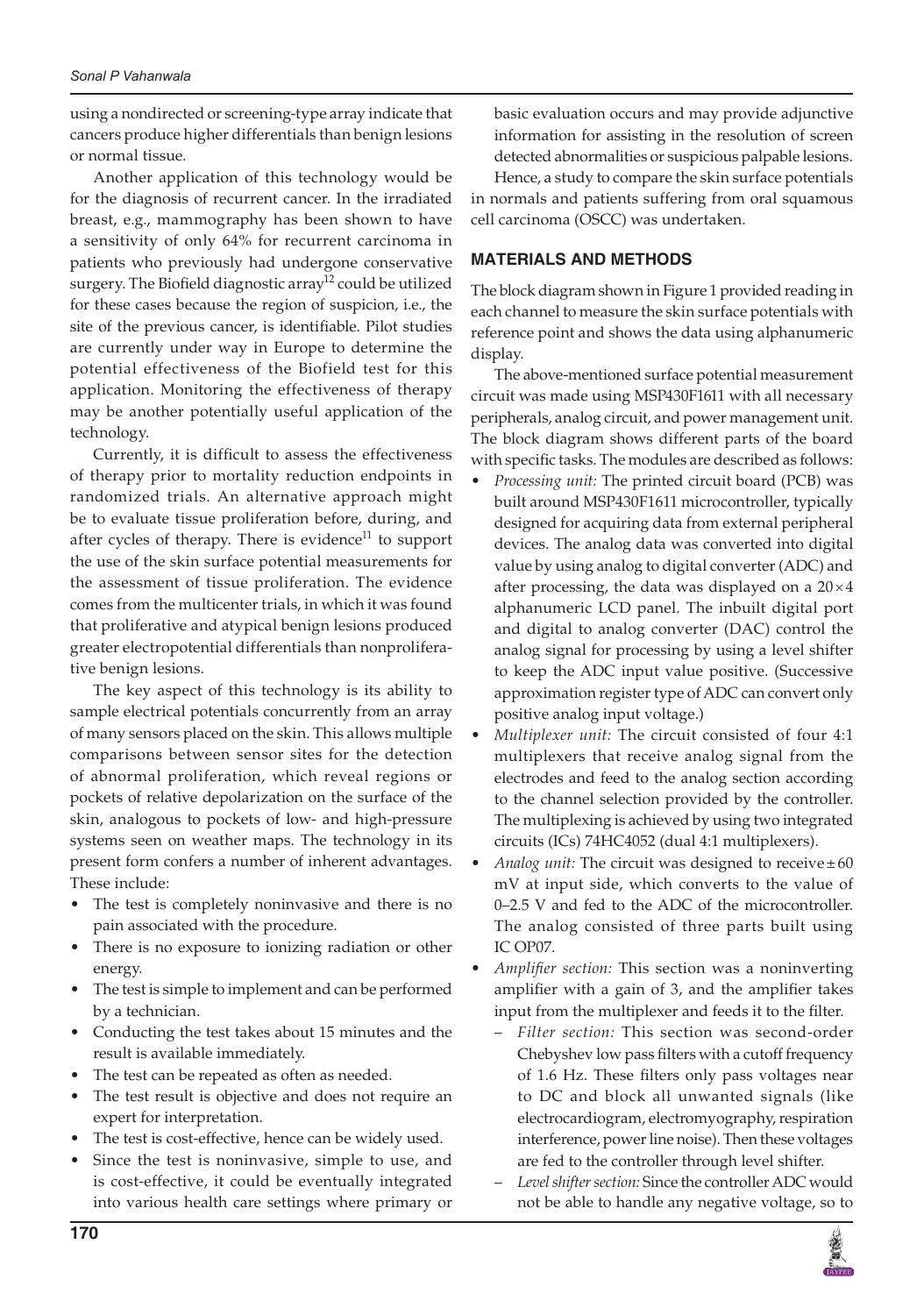measure negative voltage the input was shifted to a positive value using a level shifter.

- Power supply unit: The circuit was designed to work on the 9 V battery. The regulator IC LM7806 provided 6 V to the analog section. A supply inverter IC ICL7660 provided a negative voltage to the analog section. In order to provide power to the controller, a low dropout (LDO) regulator IC LP2981 was used, which provided 3.3 V to the mixed signal processor (MSP).
- *Display unit:* This section consisted of a  $20 \times 4$  alphanumeric display with digital level shifters. The MSP fed the information to the level shifter IC 74HC8T245 which shifted the data to 5 V logic from 3.3 V and drive the LCD display directly.
- Programming: The microcontroller was programmed to check every input skin potential and show it on the display.

The present study was a case control study in the ratio 1:1, comprising two groups of 10 individuals each. The two distinct groups of the study are:

- 1. *Normal subjects group:* This consisted of individuals with no habit of tobacco, with the absence of any lesion active or passive on the skin or buccal mucosa. This group has medically fit subjects.
- 2. *Cancer patients group:* This consisted of individuals attending the head and neck services at the Tata Memorial Hospital, Mumbai, with the habit of tobacco consumption. Each individual has a lesion on the buccal mucosa, with biopsy confirming diagnosis of SCC.

As shown in Figure 1, a device designed for measuring skin surface potentials was utilized. It comprised a single PCB provided with various other components, fabricated as shown in Figure 2.

After acquiring ethical clearance and patient consent, each individual from the above group was selected for the study. Eight channels were placed on the skin surface of the face bilaterally. First four on the right side followed by the other four on left. Special care was taken to choose subjects who were freshly shaven [skin prepared] to avoid readings with any artifacts or noise in the recordings. The electrodes were stuck separately, such that

there was no overlap of even the adhesive material. All care was taken to prevent any leakage of the electro-gel beneath the electrodes, thereby avoiding any shorting in the circuits. Channels 1 to 4 were placed on the affected side of the face and channels 5 to 8 were placed on the contralateral side of the face. Channel 1 paired with channel 5; channel 2 paired with channel 6; channel 3 paired with channel 7; channel 4 paired with channel 8; i.e., these channels were placed bilaterally symmetrical on either side of the face. The reference electrode was put in the sternum.

In the cancer group, channel 4 was kept on the skin overlying the suspicious cancer area. All the other channels were placed on normal overlying skin of the face. Both the groups were subjected to following comparisons and assessment of various parameters was done (Table 2):

Parameter 1: Channel 4 has to be specifically compared to its anatomically similar contralateral side which is nondiseased. The difference of this anatomical site was denoted by D1.

D1 = channel 4 − channel 8

Parameter 2: Readings of channel 4 have to be compared with the channels on the same side, i.e., the diseased side. Hence the average of channels 1 to 3 has to be taken, presuming that channels 1 to3 clinically do not not overly on the cancerogenic site. The difference is denoted by D2.

 Thus, D2 = channel 4 − average of channels 1 to 3

Parameter 3: The skin surface potential on both half of the face has to be evaluated to judge the difference in the clinically affected side as compared to sound normal side of the same individual. This difference is denoted by D3.

> D3 = average of channels 1,2,3,4 − average of channels 5 to 8

The numerical values obtained thus were subjected to Student's t-test.

|  |  | Table 2: Diagrammatic representation of parameters evaluated after obtaining the readings |  |  |  |  |  |
|--|--|-------------------------------------------------------------------------------------------|--|--|--|--|--|
|--|--|-------------------------------------------------------------------------------------------|--|--|--|--|--|

|                                         | Normal group                            | Cancer patients                                  |
|-----------------------------------------|-----------------------------------------|--------------------------------------------------|
| D1                                      |                                         |                                                  |
| (Comparing Ch 4 with 8)                 | [Interpretation 1]                      | [Interpretation 4]                               |
| D <sub>2</sub>                          |                                         |                                                  |
| (Comparing Ch 4 with mean of Ch 1 to 3) | [Interpretation 2]                      | [Interpretation 5]                               |
| D <sub>3</sub>                          |                                         |                                                  |
| (Bilateral comparison)                  | [Interpretation 3]                      | [Interpretation 6]                               |
|                                         | Comparing right half with the left half | Comparing cancerous<br>side from the normal side |

The numerical values obtained thus were subjected to Student's t-test

*International Journal of Head and Neck Surgery, October-December 2015;6(4):168-174* **171**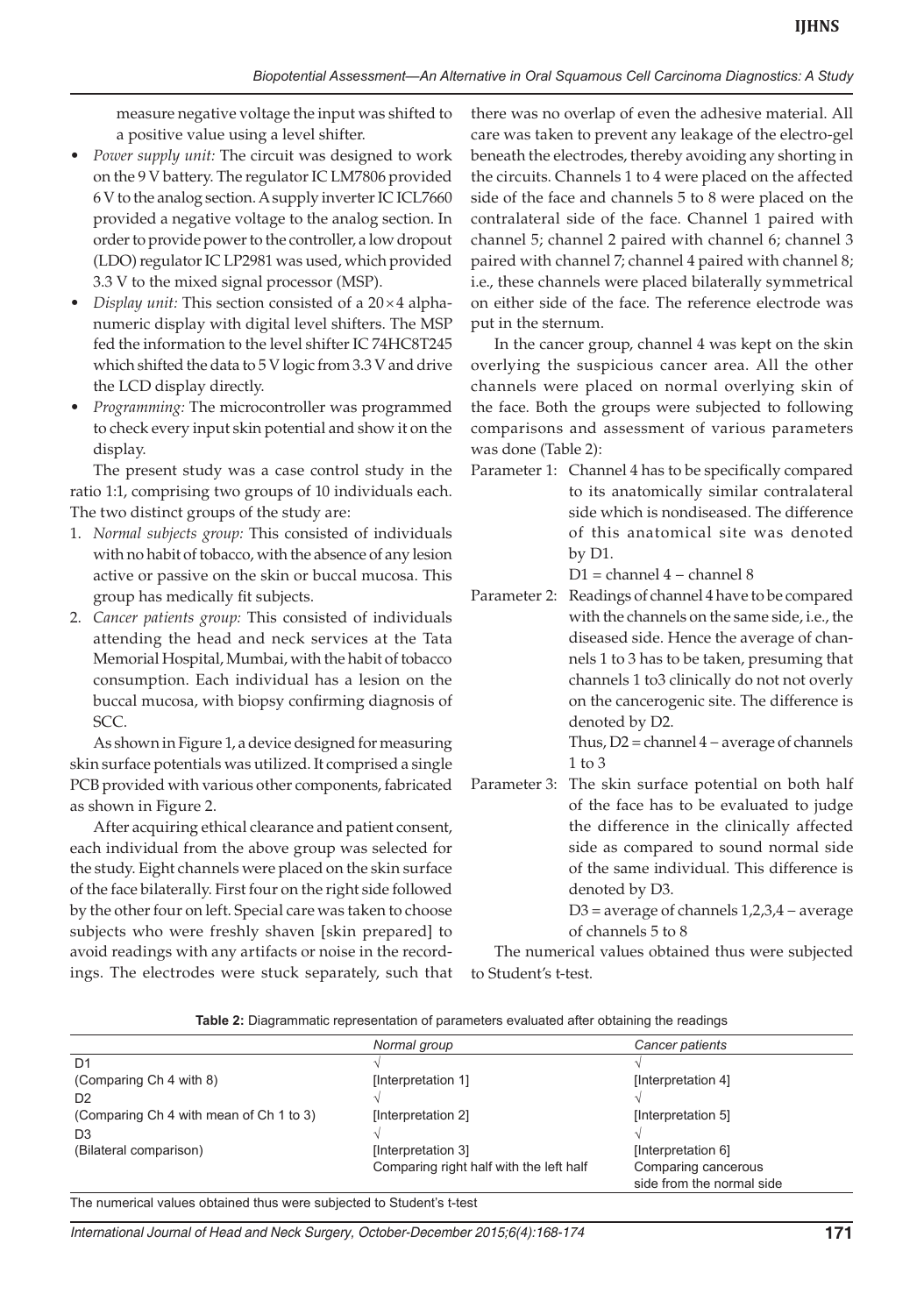Data given for two groups were:

|                    | Normal     | Cancer     |
|--------------------|------------|------------|
| Sample size        | $n_1 = 10$ | $n_2$ = 10 |
| Mean               | х,         | х.,        |
| Standard deviation | SD.        | SD-        |

#### **STATISTICAL EVALUATION**

## **Applying the Fundamentals of Null Hypothesis**

Null Hypothesis: There is no significant change in the surface potential measurements

*(Normal Group):*

| D1: Channel $4$ – channel $8 = 0$                           | (Not significant) |              |
|-------------------------------------------------------------|-------------------|--------------|
| D2: Channel $4 - (Average of channels 1 to 3) = 0$          |                   | $\mathsf{C}$ |
|                                                             | (Not significant) | S            |
| D3: That is, Left-hand side of the face and right-hand side |                   | $\mathbf C$  |
| of the face have no difference                              |                   | $\mathbf V$  |
| $LHS - RHS = 0$                                             | (Not significant) | p            |
| Thus, in the normal group subjects obey Null                |                   | $\mathsf{C}$ |
| Hypothesis.                                                 |                   | t            |
| Similarly, when cancerogenesis sets in the area             |                   | $\bar{V}$    |
| affected it is unable to maintain the surface potential.    |                   | $\mathsf{C}$ |
| {Cancer Group}:                                             |                   |              |
| D1: Channel $4$ – channel $8 \neq 0$                        | (Significant)     | a            |
| D2: Channel $4 - (average of channels 1 to 3) \neq 0$       |                   | e            |
|                                                             | (Significant)     | a            |
| D3: That is, Comparing averages of all channels of          |                   | F            |
| cancerous side vs normal side has no difference             |                   | $\mathbf C$  |
| LHS – RHS $\neq$ 0                                          | (Not significant) | $\mathsf{C}$ |
|                                                             |                   | $\mathbf C$  |
|                                                             |                   |              |

## **RESULTS**

In normal subjects (Table 3), the skin surface potential values should be equal bilaterally, i.e., not significant as there was no carcinogenesis. Statistical data reveals that there was no significant difference between Channel 4 and 8 for 90% confidence interval. These findings are similar to earlier results that sites of SCC were significantly electropositive compared with control sites in normal tissue, but that noncancerous lesions yielded no potential difference between the lesion and control sites.

#### **DISCUSSION**

Oral cancer is a problem of great concern globally. Nowadays, with the introduction of smokeless tobacco in the Eastern Asia, the abuse has percolated among the teenagers and male to female ratio of the habit is comparable. Cancer is curable if detected early. It is the dream of every clinician to curb the menace caused by this life-threatening disease. Extensive survey and screening protocols are designed to diagnose the disease at a very early stage.

Wilson and Jungner $13$  have mentioned about the criteria for a disease to be categorized to undergo a screening protocol. Since oral cancer meets at least three of those criteria, screening measures seem to be seriously warranted. Owing to the cost implications and the possibility for over-diagnosis (false positive result), strict criteria are needed to evaluate the screening program and o determine its appropriateness. Similar to pap smear, which has stood the test of time for diagnosing cervical cancers, there is no test available to diagnose oral cancer.

Vascular-related streaming potentials and neural activity may contribute to the genesis of the electrical potentials, but they arise primarily from Nernst potentials across various tissue membranes. The altered electrical potentials reflect the presence of transformed cells during oncogenesis. This effect is due to change in interstitial K+ concentration that arises from alterations in the activity of K+ channels. Surface electrical potentials shows a change in individuals with cancer, if measured on the skin. It is found that decreased intracellular K+ concentration occurs during oncogenesis, and this account for the observed association between elevated electrical potentials and cancer. Decreased intracellular K+ suggests a higher extracellular K+ level, and the cancer site would therefore tend to be electropositive compared with a control site in normal tissue because addition of relatively few K+ could produce electrical potentials comparable in magnitude.

| Table 3: Normal group |
|-----------------------|
|-----------------------|

| Para meter     | Test for                                                                    |        | p-value       | Interpretation                                                                                                         |
|----------------|-----------------------------------------------------------------------------|--------|---------------|------------------------------------------------------------------------------------------------------------------------|
| D <sub>1</sub> | Channel 4 – channel 8                                                       | 0.505  | 0.6357        | 1) No significant difference between Ch 4 and 8 for<br>90% confidence interval                                         |
| D <sub>2</sub> | Channel $4-$<br>(average of channels 1 to 3)                                | 0.9834 | 0.3706        | 2) No significant difference between channel<br>4 and average channels 1, 2, 3 for 90% confidence<br>interval          |
| D <sub>3</sub> | Comparing left hand side with right hand<br>side of the face [LHS with RHS] | 1.4737 | $0.2^{\circ}$ | 3) No significant difference between left hand side<br>with right hand side of the face for 90% confidence<br>interval |

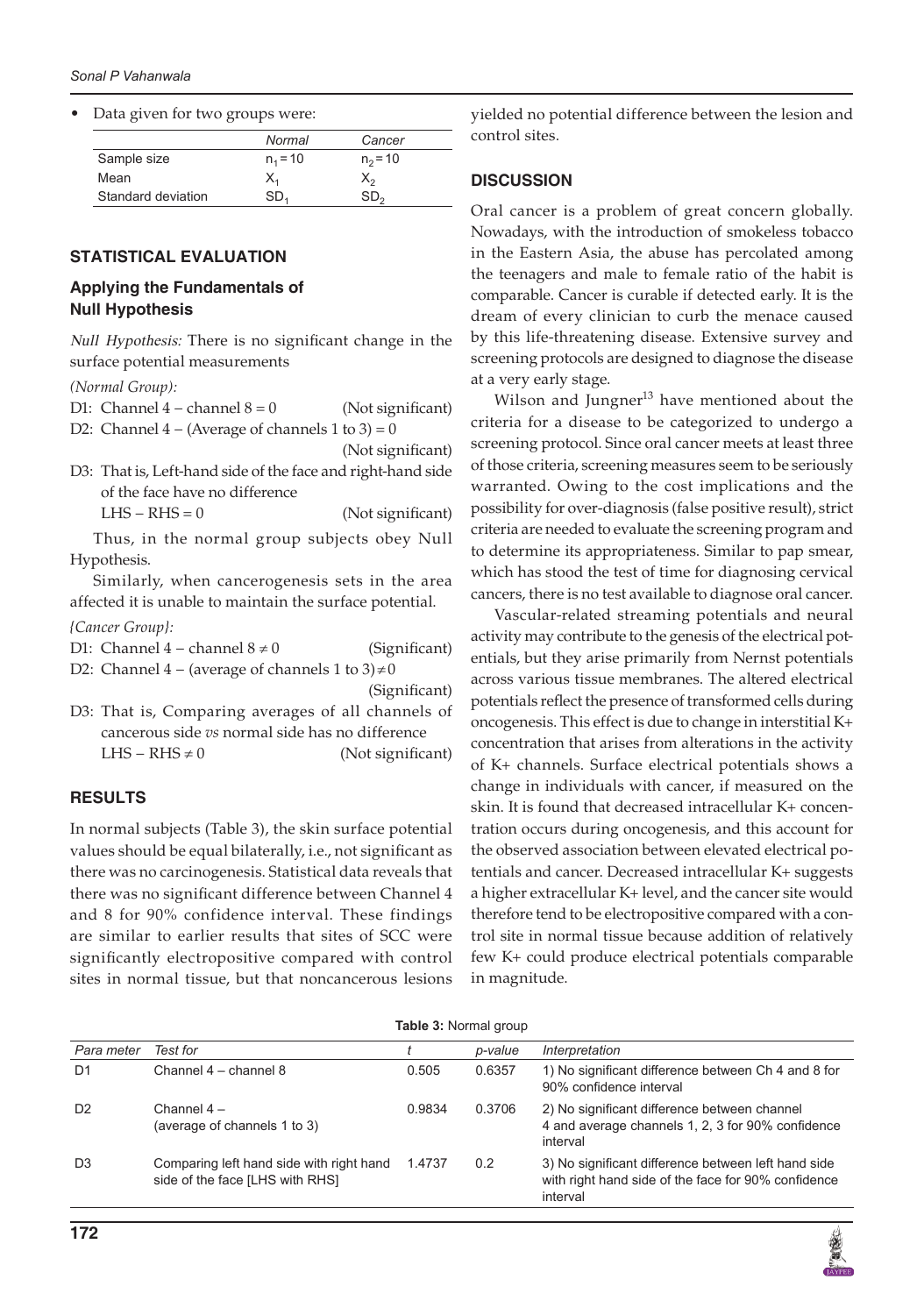| Biopotential Assessment—An Alternative in Oral Squamous Cell Carcinoma Diagnostics: A Study |  |  |  |
|---------------------------------------------------------------------------------------------|--|--|--|
|---------------------------------------------------------------------------------------------|--|--|--|

| <b>Table 4: Cancer patients group</b> |                                                                        |        |         |                                                                                                                                                                                                    |
|---------------------------------------|------------------------------------------------------------------------|--------|---------|----------------------------------------------------------------------------------------------------------------------------------------------------------------------------------------------------|
| Para meter                            | Test for                                                               |        | p-value | Interpretation                                                                                                                                                                                     |
| D <sub>1</sub>                        | Channel 4 - Channel 8                                                  | 2.1965 | 0.071   | 4) Significant difference between Channels 4 and 8<br>for 90% confidence interval                                                                                                                  |
| D <sub>2</sub>                        | Channel 4 – (average of channels 1 to 3)                               | 2.3129 | 0.060   | 5) Significant difference between Ch 4 and average<br>channels 1 to 3 for 90% confidence interval                                                                                                  |
| D <sub>3</sub>                        | Comparing averages of all channels of<br>cancerous side vs normal side | 1.9126 | 0.105   | 6) No significant difference between the averages<br>for Cancerous side and the unaffected contralateral<br>side for 90% confidence interval<br>Significant difference for 85% confidence interval |

Review of the literature has generated a lot of interest in modalities of screening, which were noninvasive, showed patient compliance, and ease of repeatability in past few years. Skin surface potential measurement has appeared to be lucrative as a screening tool. Hence various experiments were conducted, in which the skin surface potential measurement studies were pursued. It is hypothesized that, if we were able to detect the surface potentials on the surface of the skin using electrodes and quantify them, then that can help in differentiating disease state like cancers from the normal physiologic conditions in man. Thus the skin surface potential measurement (a modality which analyzes the skin surface electrical potentials measured by an array of electrodes) test holds a promise in diagnosing breast cancer. Thus if the device can be used to measure the skin potentials on the face, various head and neck carcinomas can be detected in a noninvasive way, given that the skin surface potentials by and large remain stable and same in a normal individual. The cells are able to maintain the Na–K influx. Hence the difference on the left half of the face as compared to right half of the face should be more or less zero. Statistically evaluating the results should be not significant.

In normal subjects (Table 3), in the right half of the face, the skin surface potential values should be equal, i.e., not significant as there was no carcinogenesis. Statistical data reveals that there was no significant difference between Channel 4 and 8 for 90% confidence interval. This was because the surface potential in normal individual was physiologically maintained equal bilaterally. The value, if compared, was almost zero or less than zero. Hence was not significant.

The present study included all cases of SCC confirmed by gold standard biopsy. Channel 4 was always kept on the area where clinically abnormal multiplication of cell – i.e., cancerogenesis—was suspected. Hence behavior of Channel 4 was compared to various other channels in both the groups. Electrical changes may provide a physical basis for distinguishing between normal and cancerous growth.<sup>14</sup> Our findings are similar to earlier results<sup>15</sup> that sites of SCC were significantly electropositive compared with control sites in normal tissue, but that noncancerous lesions yielded no potential difference between the

lesion and control sites. In preliminary studies done by researchers, elevated surface electrical potentials were found to be associated with cancerous lesions beneath the skin in women with palpable breast masses.<sup>16</sup> The aim of the present study was to ascertain the relation between surface electrical potential and the presence of cancer in the buccal mucosa. In cancer patients (Table 4), in the right half of the face, the skin surface potential values would not be the same and hence should be statistically significant. Table 4 also reveals that Channel 4 and the contralateral side, Channel 8, showed statistical significant results. There was a significant difference between Channel 4 and 8 for 90% confidence interval. Also, there is a significant difference between Channel 4 and average channels 1 to 3 for 90% confidence interval.<sup>17,18</sup>

# **CONCLUSION**

The differences in channels of normal subjects are not statistically significant as the normal skin surface potential is always maintained at a particular level. So, the skin surface potential values appear close to each other and their differences are not statistically significant. This implies that they are close to zero. The affected area shows significant difference with the ipsilateral channels as well as the contralateral channels. That means if clinically known cancer lesion is given, prediction of the skin surface potential of the area can be made and then quantified. The affected side may be at the same skin surface potential because of process of cancerogenesis. Hence the difference of the affected side appears "not significant" statistically, according to the findings of interpretation. It is significant only at 85% confidence interval. Larger sample size is hence required to prove a statistical relevance. Trials need to be carried out on cancers occurring in the other parts of the body like breast, colon.

## **CLINICAL SIGNIFICANCE**

Our findings are similar to earlier results that sites of SCC were significantly electropositive compared with control sites in normal tissue, but that noncancerous lesions yielded no potential difference between the lesion and